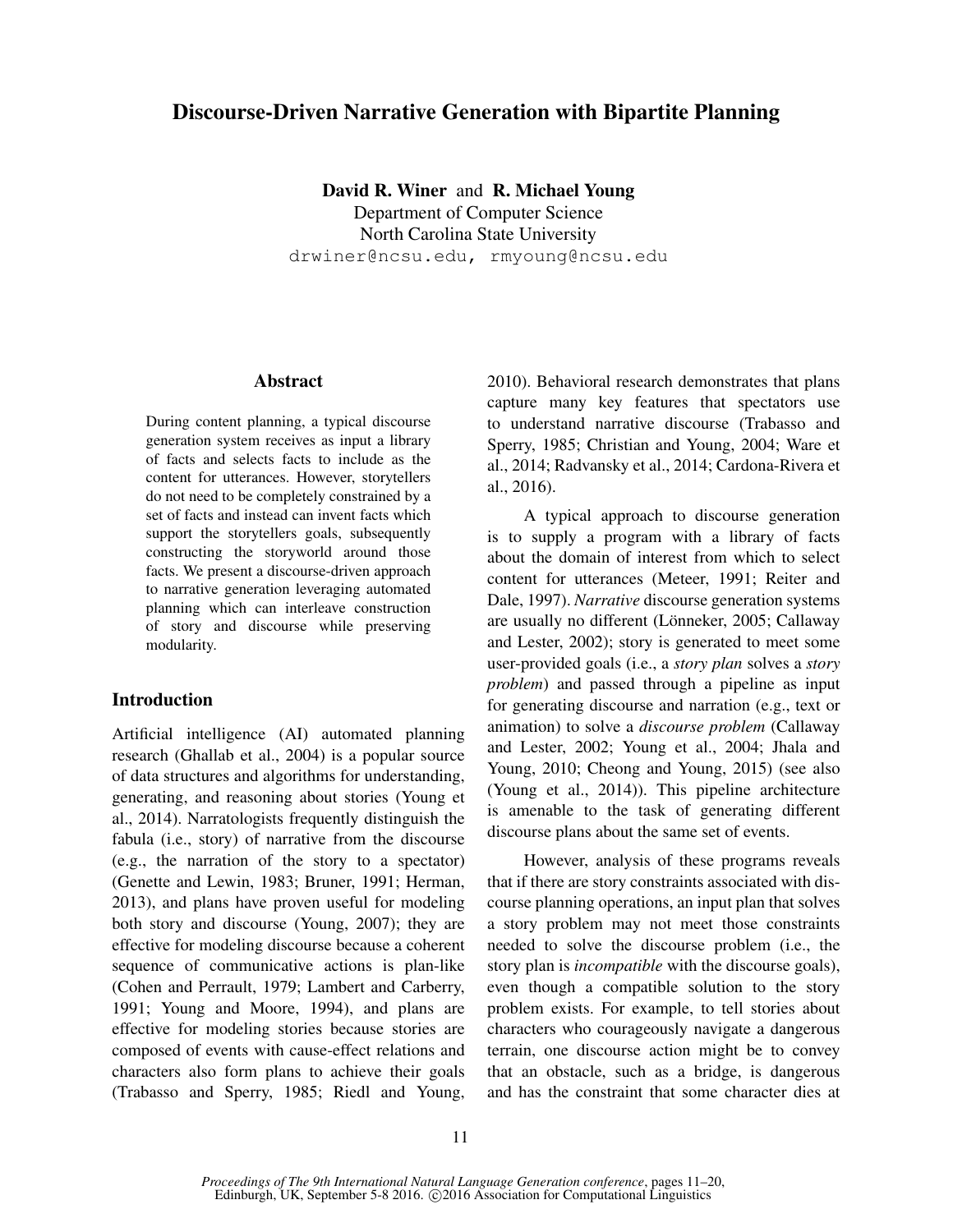this obstacle; if the discourse planner receives as input a story where no character dies, the discourse planner would be unable to meet the discourse goal or subgoal to convey an obstacle is dangerous, even though in the space of possible stories, there exists at least one story where at least one character dies. The discourse plan may depend on describing the obstacle as dangerous as a causal antecedent for conveying that the main protagonist is in danger because the protagonist is at the obstacle. A planner which generates both story and discourse plans from story and discourse problems is considered *bipartite complete* if the planner will find a compatible pair of story and discourse solutions if one exists.

Storytellers needn't be completely limited by existing facts and can invent facts to support their storytelling goals, subsequently building the storyworld around those facts. For example, a screenwriter may add an event to the story (e.g., a non-central character slips to his death from a narrow bridge), in order to elicit a discourse effect (e.g., believing the bridge is a dangerous obstacle for the protagonist). Following this idea, our approach to narrative generation is discourse-driven; as a discourse planner constructs a discourse plan, constraints on the scenarios in the story are added to the story plan so that a story planner constructs a story plan which is compatible with the discourse plan. Our representation of planning formalisms enables constraints to be *flexible* (they need not completely specify the underlying scenario), *narrative theoretic* (they can refer to high-level phenomena such as character intentionality and conflict), and to be *path pruning* (they can speed up the search for a solution by limiting exploration to just those plans which are consistent with the constraints).

In most classic NLG systems, generation of both the story and discourse would fall under the task of content determination (Reiter and Dale, 1997). However, our criticism of the story-thendiscourse pipeline architecture is reminiscent of past discussions on the drawbacks of using a modular pipeline in NLG systems (Reiter, 2000) such as the well-known "generation gap" between text planning and realization (Meteer, 1991). We introduce *bipartite planning* which preserves modularity of story and discourse, allowing users to plug in different story and discourse problems and potentially different generation systems, but which interleaves construction of story and discourse to enable bipartite completeness.

### Related Work

Narrative planning benefits from a rich history of AI research. The first story generation system to use planning is TALESPIN (Meehan, 1977), which generates stories about woodland creatures that take actions to satisfy simple needs in accordance with rules of the world. Another early story generation system UNIVERSE (Lebowitz, 1983) represents plot fragments as plans and selects a fragment to execute if it satisfies an authorial goal. MINSTREL (Turner, 1993) uses planning to create an outline of a story and case-based reasoning to fill in details from a story library. Cavazza and colleagues use forward state-space character-centric planning but cannot guarantee authorial goal conditions are achieved (Cavazza et al., 2002; Porteous et al., 2010). Planspace search is used as a top-down approach to story generation; a user specifies initial and goal states of a story world and the solution space is restricted to just those story plans which are causally sound (Young et al., 2014), and narrative-theoretic extensions (e.g., IPOCL (Riedl and Young, 2010) and CPOCL (Ware et al., 2014)) further limit the solution space just to plans where characters act believably.

Narrative discourse generation systems (NDGS) typically take story as input from a library of facts such as from a story planner or from collected data and produce a plan for narrating the story. STORYBOOK (Callaway and Lester, 2002) is an end-to-end narrative prose generation system with four parts: 1) a narrative organizer which takes as input a story plan, 2) a sentence planner which creates a proto-sentence outline, 3) a revision module which produces prose paragraphs from proto-sentences, and 4) a surface realizer which makes some grammatical edits and formats the story in a file. However, STORYBOOK expects decisions about discourse, such as the order to tell events or how to describe elements of the story, such as from a particular character perspective (focalization), to be provided as part of the input (in the story plan). A distinct discourse module for content determination has been proposed as an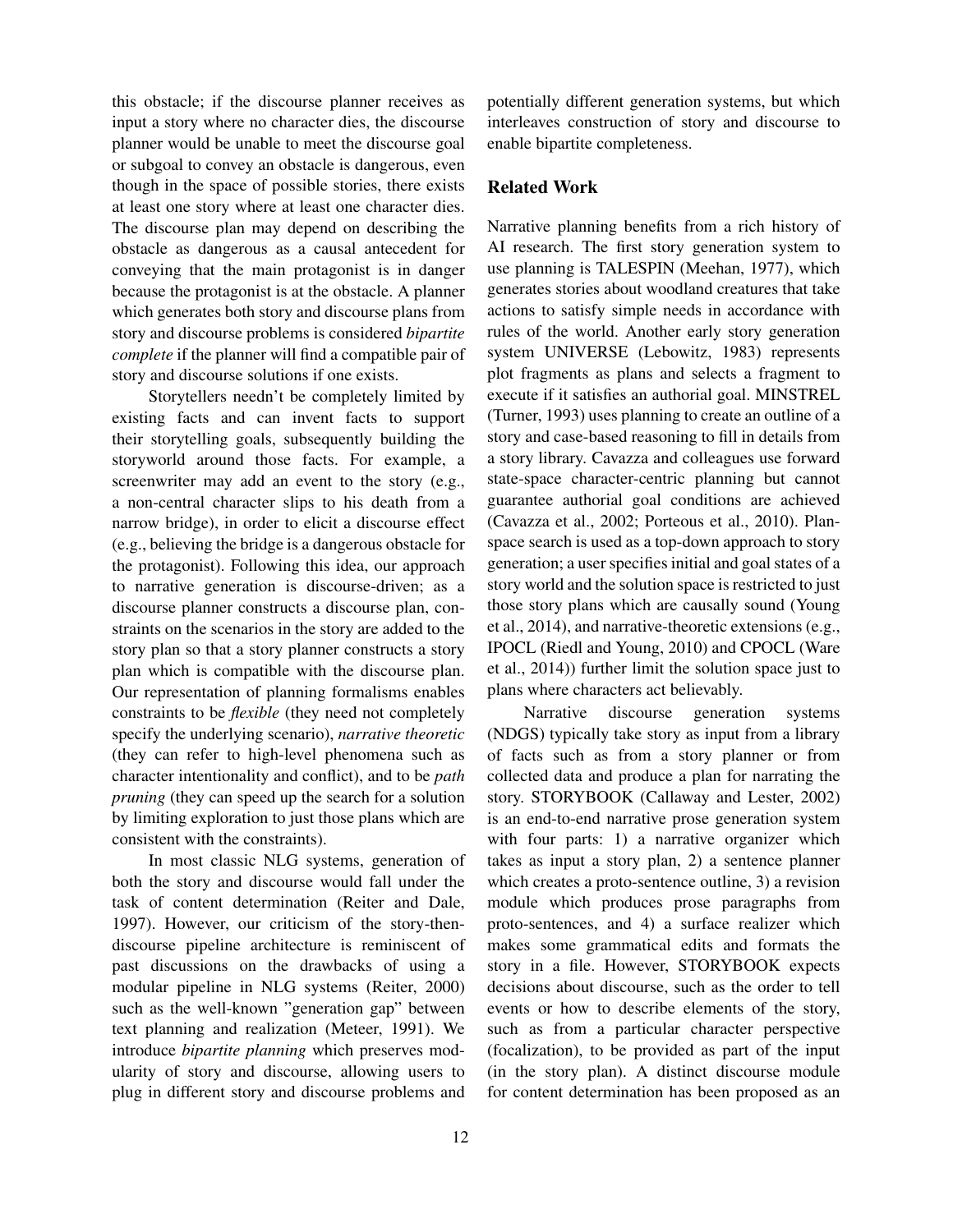amendment to this architecture (Lönneker, 2005). This more closely mirrors the way narratologists partition narrative into story and discourse (Genette and Lewin, 1983; Young, 2007).

Later NDGSs have included a discourse content determination module which structures events in story plans provided as input. Suspenser (Cheong and Young, 2015) and Prevoyant (Bae and Young, 2014) systems arrange the events in a story into an ordering which elicits suspense or surprise, respectively, based on cognitive-computational definitions inspired by psychological theory). These systems first determine which events from the story are worth telling by measuring their causal importance (Young, 1999), and include less important events when they can help maximize a suspense/surprise function by increasing the distance between important events. Darshak (Jhala and Young, 2010) is a cinematic discourse generation system in which dramatic patterns decompose into camera shot patterns to convey events from an input story plan which are animated in a virtual environment. These systems use a discourse planner adapted from the DPOCL (decompositional) algorithm (Young et al., 1994).

One drawback about these systems is that the communicative actions are all *inform* speech acts (suspense and surprise decompose into inform actions) and lack representation for evaluative description (e.g., a *brave* character, an *honorable* action, a *dangerous* location, etc.). An interesting approach by Li, Thakker, Wang, and Riedl (2014) is to learn the most probable sentiment of a story word from a corpus of annotated words and from crowdsourced stories involving a similar scenario to the story. The words used in the text can then be replaced to make the story more descriptive and to reflect the mood of the scene. Our vision of discourse generation more closely aligns with the properties described by Grosz and Sidner (1986): discourse reasoning ought to be goal-oriented, such that descriptions causally enable subsequent descriptions about the story. Bae, Cheong, and Young (2011) produce narrative plans with focalization by using different plan libraries for different characters which have built-in descriptions of the story based on the character's persona. The events are reconstructed with the plan library

representing the character who's perspective the story is being told from. However, tailoring these descriptions for a particular story is time consuming, and a modular, domain-independent approach is preferred where a user can swap out description knowledge and tell the same kind of narrative with different storyworlds and characters.

## Problem Formulation

Our discourse-driven narrative planning approach is a search for solutions to two problems, a story problem and discourse problem, where a solution is a plan of actions to bring an initial state to a goal state. At the story level, the solution represents the actions of characters in the storyworld, whereas at the discourse level, the solution represents the communicative actions by a narrator agent to inform and describe elements in the story to a spectator agent. A pair of compatible story and discourse solutions to story and discourse problems is a *bipartite solution*. With prior approaches to story and discourse generation, a story solution is supplied as input to a discourse planner. In this approach, elements in a story solution become required as part of the search for a discourse solution. These requirements are prerequisite criteria about the story for the story and discourse plans to be a bipartite solution to the story and discourse problems.

### Narrative Plans

Partial-order causal link (POCL) planning is a type of *planning as refinement search* (Kambhampati et al., 1995), involving search through plan-space such that each child node in the search is a refinement to the (potentially flawed) plan represented at its parent node. Through an iterative process of identifying flaws in the plan and repairing them in a leastcommitment manner (Weld, 1994), plans with no flaws are selected and returned as solutions to the planning task. A planning problem or task consists of an initial state, a set of goal conditions, a set of action types, and a set of logical constants; in a storyworld, constants are characters, items, and locations, whereas at the discourse level, constants refer to elements of the story (e.g. a character, a character's plan, a conflict, etc.).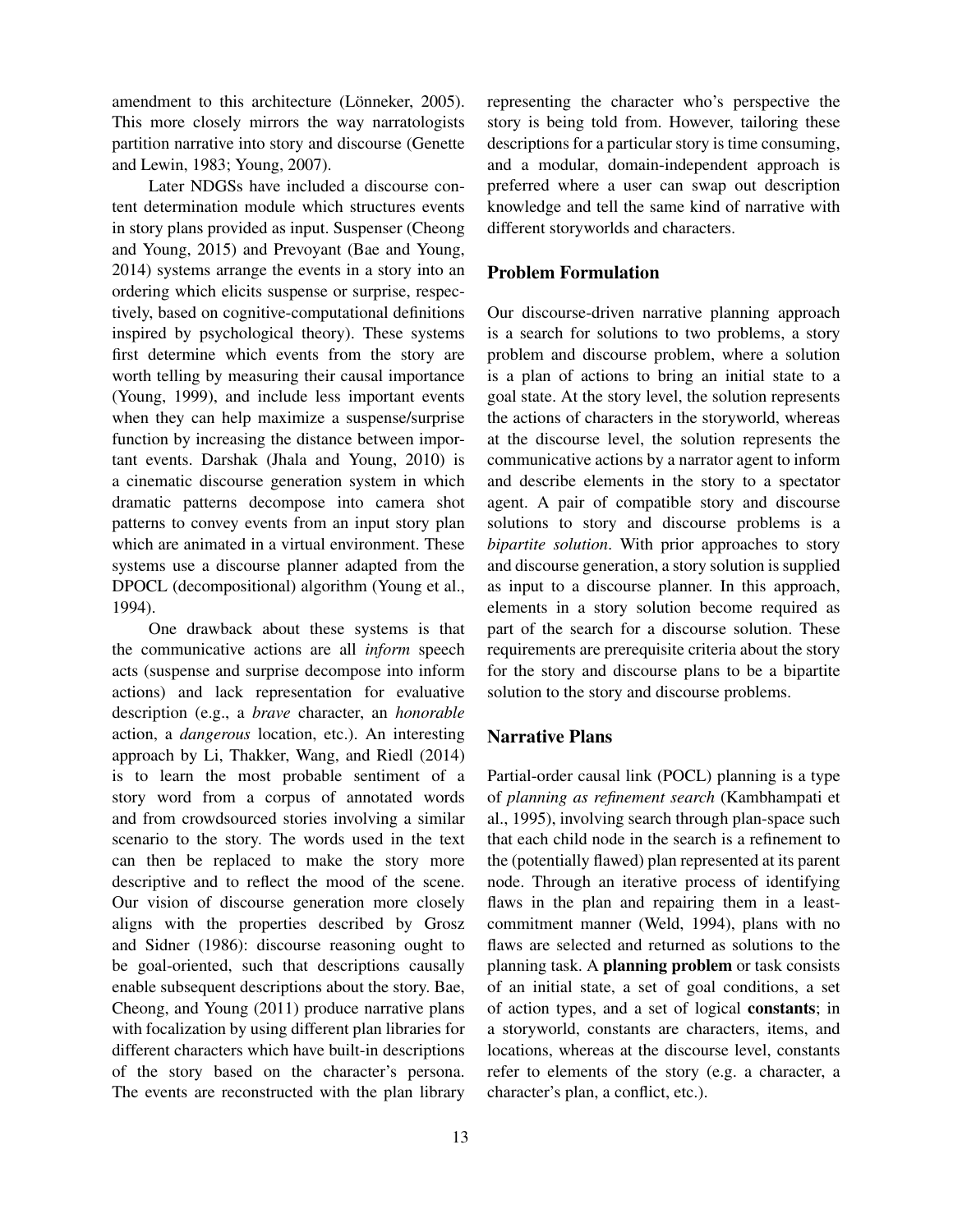Figure 1 Example story action operators and planning problem

| Miniature Story Planning Problem                                                                                                                                                                                                                                                                                                                                                                                                                                                                                                                                             |                                                                                                                                                                                                                                                                                                                                 |  |
|------------------------------------------------------------------------------------------------------------------------------------------------------------------------------------------------------------------------------------------------------------------------------------------------------------------------------------------------------------------------------------------------------------------------------------------------------------------------------------------------------------------------------------------------------------------------------|---------------------------------------------------------------------------------------------------------------------------------------------------------------------------------------------------------------------------------------------------------------------------------------------------------------------------------|--|
| "move" story operator<br>variables = $\{$<br>?c - character<br>?from ?to - location}<br>precond(move, (at ?c ?from))<br>precond(move, (adj ?from ?to))<br>precond(move, (alive ?c))<br>effect(move, (at ?c ?to))<br>$effect(move, \neg (at ?c ? from))$<br>"fall-from" story operator<br>$variables = \{$<br>?c - character<br>?from - location}<br>precond(fall-from, (at ?c ?from))<br>precond(fall-from, (high-up ?from)) Goal: {<br>precond(fall-from, (alive ?c))<br>$effect(\hat{fall}\text{-}from, \neg(\text{alive ?c}))$<br>$effect(fall-from, \neg (at ?c ?from))$ | Constants: Indy, Sapito,<br>cliff1, cliff2, bridge<br>Operators: {<br>move,<br>fall-from}<br>Initial: $\{$<br>(at Indy cliff1),<br>(at Sapito cliff1),<br>(adj cliff1 bridge),<br>(adj bridge cliff2),<br>(intends Sapito<br>(at Sapito cliff2)),<br>(intends Indy)<br>(at Indy cliff2))}<br>(at Indy cliff2),<br>(alive Índy)} |  |
|                                                                                                                                                                                                                                                                                                                                                                                                                                                                                                                                                                              |                                                                                                                                                                                                                                                                                                                                 |  |

### Action Operators

STRIPS-style operators (Fikes and Nilsson, 1972) depict action types that can occur, and a step is an instance of an action operator. Each operator has preconditions, describing what must be true for the step to occur, and effects, representing how the world will change after the step occurs. Preconditions and effects are described in a language of function-free first-order predicate literals. These literals have variables which must be assigned to constants in the planning problem. For instance, consider a story action operator type "fall-from" which may be found in a story problem (see Figure 1). The operator has variables ?character and ?from, preconditions that ?character is at ?from, ?character is alive, and that ?from is high-up, and effects that ?character is not at ?from and is not alive, reflecting the change in the world after the action executes. Figure 1 shows two example action operators written in a format amenable for understanding operations we discuss later.

At the discourse level, the world state is a conjunction of literals indicating what a spectator agent believes is true and not true about the story (denoted with *bel* before the believed literal). Discourse actions are communicative actions taken by a narrator agent to add or remove the spectator's beliefs. In addition to preconditions and effects, discourse action operators have requirements and restrictions on the variables used in its preconditions and effects. A discourse action cannot be used if one of its set of restrictions are detected in the story, and the story plan is considered incompatible if any set of restrictions from discourse actions are detected during its construction. When a discourse action is used as a step in a discourse plan, the requirements are matched to existing elements of the story plan and/or are added to the story plan.

When the variable in a requirement is a step in the story plan, the step might only be partially defined, called a partial step. The planner must select some action operator which is consistent with the step and its requirements and add components to the partial step so that the step is an instance of the operator. For example, a discourse action to convey that a location is dangerous (see Figure 2) has the requirements that some story action occurs with the precondition that a character is at this location and the effect that this character is not alive. The fall-from action operator (see Figure 1) would be considered consistent with these requirements. The rest of this step would be added to the story plan such as the preconditions that the location is high-up and the character is alive (see Figure 3). At some point, the variable representing the highup location would be assigned to a constant from the story problem with the desired property, such as the bridge. Figure 2 shows two example discourse operators including the example discussed here.

The variable in a discourse action can have a type associated with any element of a story plan, such as a variable, step, set of steps, ordering of steps, causal link between steps, character plan, character goal, etc. This enables discourse actions to post requirements and restrictions about many aspects of the story and thus enables a wide range of descriptions to be readily supported in discourse actions. Each discourse action could also include communicative actions (e.g., camera shots, text operators, etc) that are designed by artists/writers to narrate the story content, similar to the design in DARSHAK (Jhala and Young, 2010) in which the communicative effects of a scene are decomposed into primitive camera shots.

#### Causal Soundness

Each plan has one placeholder start step whose effects express the initial state, and one placeholder end step whose only preconditions are the goal conditions that must be true at the end of the plan. All steps in a solution are goal-oriented; each step's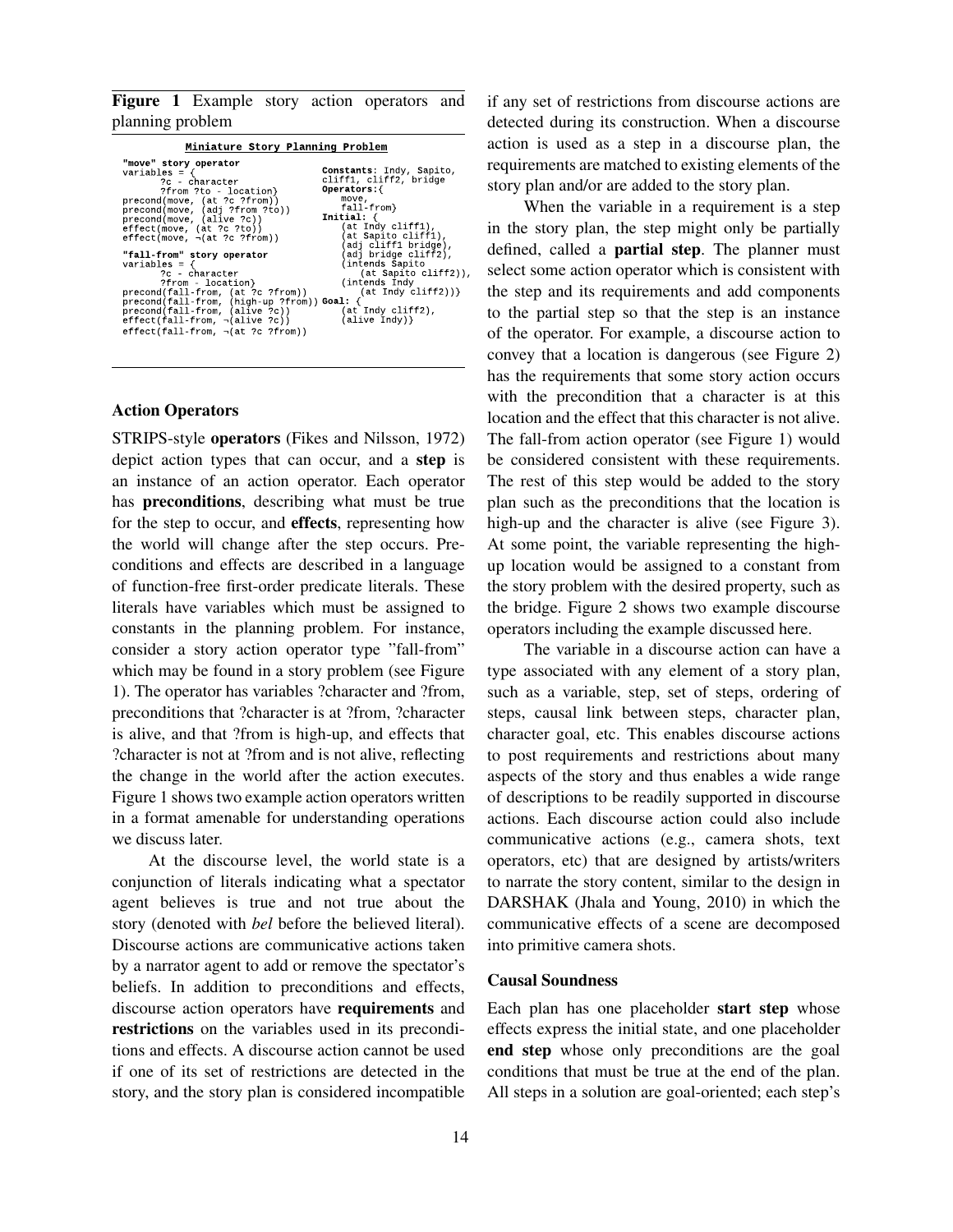Figure 2 Example discourse action operators and planning problem

| Miniature Discourse Planning Problem                                                                                                                                                                                                                                                                                                                                                           |                                                                                                                                                                                                                                                                                                                                                                                                      |
|------------------------------------------------------------------------------------------------------------------------------------------------------------------------------------------------------------------------------------------------------------------------------------------------------------------------------------------------------------------------------------------------|------------------------------------------------------------------------------------------------------------------------------------------------------------------------------------------------------------------------------------------------------------------------------------------------------------------------------------------------------------------------------------------------------|
| <b>Constants:</b> hero<br>Operators:{<br>convey-danger-at,<br>convey-in-danger}<br>Init: None<br><b>Goal:</b> (bel-in-danger hero)<br>"convey-danger-at"<br>variables:(<br>?death - step,<br>?victim - actor<br>?loc - variable)<br>precondition: None<br>effect:<br>(bel-danger-at ?loc ?death)<br>requirements:{<br>effect(?death, ¬(alive ?victim)),<br>precond(?death, (at ?victim ?loc))} | "convey-in-danger"<br>variables:(<br>?hero ?c - actor<br>?dloc - variable<br>?move ?dstep - step)<br>precondition (<br>bel-danger-at ?dloc ?dstep)<br>effect: (bel-in-danger ?hero)<br>requirements:{<br>ordering(?dstep, ?move),<br>effect(?move, (at ?hero ?dloc))}<br>restrictions={ exists ?m2 (<br>effect(?m2, ¬(at ?c ?dloc) and<br>not-effect(?m2, ¬(alive ?c)) and<br>ordering(?m2, ?move))} |

preconditions are causally linked to one or more effects from prior steps. A causal link between steps s and t, denoted  $s \stackrel{p}{\rightarrow} t$ , indicates that s has an effect  $p$  which co-designates with a precondition  $p$ of step t. Step s is an *ancestor* of step t, and t is a *descendant* of step s. A step's *causal ancestors* are all steps in the transitive closure of the ancestor relationship. A step's *causal descendants* are all steps in the transitive closure of the descendant relationship.

A precondition which is not yet make true by another step (i.e., an open precondition flaw) is resolved by finding an action operator which has an effect that can become the needed precondition. When a step can possibly undo one of the effects of a prior step which is needed as a precondition of a later step (i.e., a threatened causal link flaw), the planner attempts to reorder steps or add constraints to the steps involved so that no conflict can arise. The plan is *causally sound* just when for every total ordering of steps, each step's preconditions are met when that step is executed.

### Intentional Coherence

Another requirement adopted for story plans is that each character should only intentionally take actions which can be explained as part of a character plan to achieve one of that character's goals. An intention frame includes the elements needed to represent why a character adopts a goal and her actions to achieve it. It is a tuple  $\langle a, g, m, s_f, S_f \rangle$  where a is an actor,  $g$  is some literal that  $a$  wishes to make true,  $m$  is a motivating step whose effects include  $intends(a, g)$ ,  $s_f$  is the satisfying step whose effects include g, and  $S_f$  is a subplan for a to satisfy g such that all steps in  $S_f$  are causal ancestors of  $s_f$ and have the consent of a. An action which does not require a "volunteer", such as an accident or a force of nature, is called a happening. The solution is considered *intentionally coherent* just when when all voluntary actions are part of a character's intention frame. Characters do not always achieve their goals and may take the first  $n$  steps of the subplan. For example, a character a may not finish a plan because some other step undoes one of the effects of a step that  $a$  took to enable a subsequent step. The different ways that a character's plan can become thwarted by another step has been studied in prior work as a definition of narrative conflict (Ware et al., 2014). In story problems supporting character intentionality, characters either have goals in the initial state or adopt goals as the effects of actions taken in the story (e.g., a character who finds a treasure map might adopt the goal to have the treasure).

### Solution

To solve the planning problems (one story problem and one discourse problem), the planner iteratively selects flaws from either plan and selects some method to resolve the flaw. The solutions are plans: a plan is a tuple  $\langle S, B, O, L \rangle$  where S is a set of steps,  $B$  is a set of bindings between variables in  $S$ ,  $O$  is a set of ordering constraints overs steps in  $S$ , and  $L$  is a set of causal links between steps in S. The plan is *valid* just when the plan is causally sound and all constants have an assigned variable. Additionally, story plans include a set of character intention frames. The story plan is *valid* just when the base plan is valid plus the plan is intentionally coherent and all variables are assigned to a constant<sup>1</sup>. The two plans are structurally similar but conceptually distinct. In the story plan, the steps are actions taken by characters. In the discourse plan, steps are communicative actions taken by a narrator agent to add or remove the spectator's beliefs. Once a compatible pair of solutions are constructed, the

<sup>&</sup>lt;sup>1</sup>Stories are limited by the constants provided as input, whereas discourse variables may refer to elements created during story planning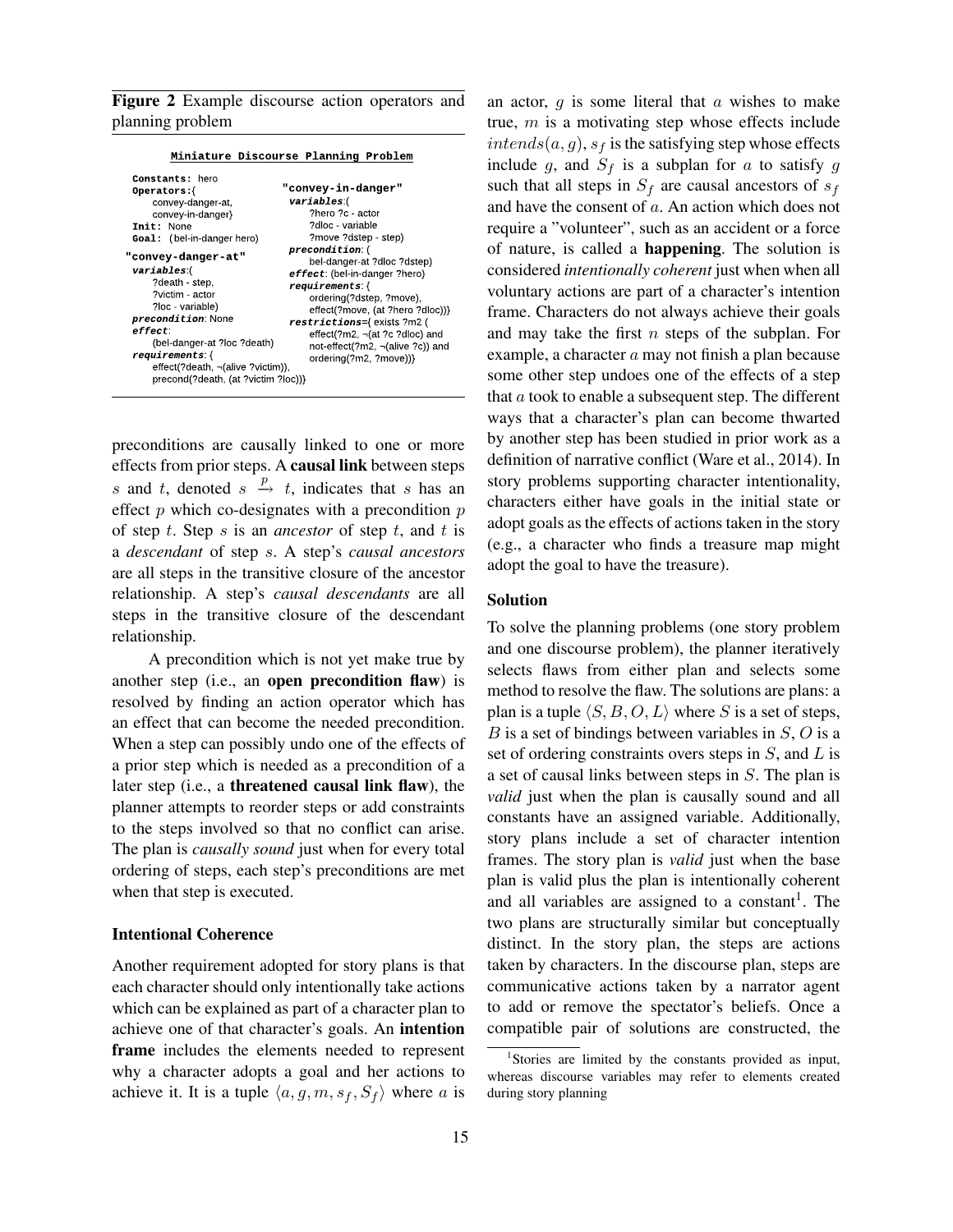Figure 3 Partial story step (and discourse variable) ?death in the discourse action "convey-danger-at" becomes an instance of the "fall-from" operator in the story plan. The solid arrows indicate which requirements are matched to elements of "fall-from". The hollow arrows indicate which elements of the operator are added to the requirements, so that ?death becomes an instance of "fall-from".

> " convey-danger-at" requirements precond(?death, (at ?victim ?loc)) effect(?death, ¬(alive ?victim)) precond(?death, (high-up ?loc)) precond(?death, (alive ?victim)) effect(?death, ¬(at ?victim ?loc)) bindings:  $\langle$ ?loc = ?from>,  $\langle$ ?victim = ?c>,  $\langle$ ?death = fall-from> " fall-from" story operator  $\text{precond}(\text{fall}\text{-}\text{from}, \text{ (at ?c ?}$  from))  $precond(fall-from,$  $\mathsf{precond}(\mathsf{fall}\text{-}\mathsf{from},\allowbreak\;(\mathsf{alive}\;?\mathsf{c})).$ effect(fall-from,  $\neg$ (alive ?c))  $effect(fall-from, \neg (at ?c ?from)$

solutions can be sent down the NLG pipeline to be realized as text or some in some other medium. For instance, the story could be used to animate avatars in a virtual world and the discourse actions could be mapped to camera actions to film the events.

### Algorithm

The bipartite planning algorithm BiPOCL for generating story and discourse solutions to story and discourse problems is presented in Algorithm 1. In discourse planning (lines 3-8), flaws are added for requirements needed in the story plan. Story planning (lines 9-14) involves a combination of approaches from prior work (Riedl and Young, 2010; Ware, 2014) which are not provided in detail here (such as those involving intention frames). In addition, story planning involves selecting requirements to add to the story plan and partial steps in the story plan to make into instances of story action operators. Threats to causal links (lines 15-19) are resolved, with the exception that some threats are okay to leave in the story plan if they can represent conflict. The algorithm terminates when bindings or orderings are inconsistent in either plan, or when there are no flaws in either plan.

### Example: The Dangerous Bridge

To help explain the bipartite planning approach to narrative generation, a miniature example is presented consisting of story and discourse problems and a bipartite solution. The story domain and problem for this example is inspired by Indiana Jones (see Figure 1). Agents in this domain can move between adjacent locations and fall by accident from high locations. The discourse problem contains actions for describing story elements as dangerous (see Figure 2). The discourse action "conveydanger-at" describes a location as dangerous by virtue that some character dies as a consequence of being at this location. The discourse action "conveyin-danger" describes a character as being in danger by virtue that this character is at a dangerous location (precondition, requirement), and no other character before this has safely moved from this location and left without dying (restriction). Both problems are provided as input by users.

An instance of a bipartite solution to the story and discourse problems is presented in Figure 4. Space limitations prevent us from including figures to demonstrate the construction of this solution. For details on the construction of intention frames, see (Ware, 2014). To start, the BiPOCL is called with the initial plans, each containing a start and end step. In the story plan, there are two empty intention frames motivated by the start step which must explain how Indy and Sapito will achieve their goal to be across the bridge at cliff2. Open precondition flaws are added for every goal condition of both plans. Flaws can be selected in any order.

The open precondition (at Indy cliff2) is repaired by adding a causal link from a new step move Indy bridge cliff2 which has the new open precondition (at Indy bridge) (the bridge is the only location adjacent to cliff2). The open precondition that (bel-in-danger hero) is repaired by adding a causal link from a new step convey-in-danger hero which has new open precondition (bel-danger-at ?dloc). The requirements for this discourse action can be added to the story immediately or at some later iteration. The story action move Indy bridge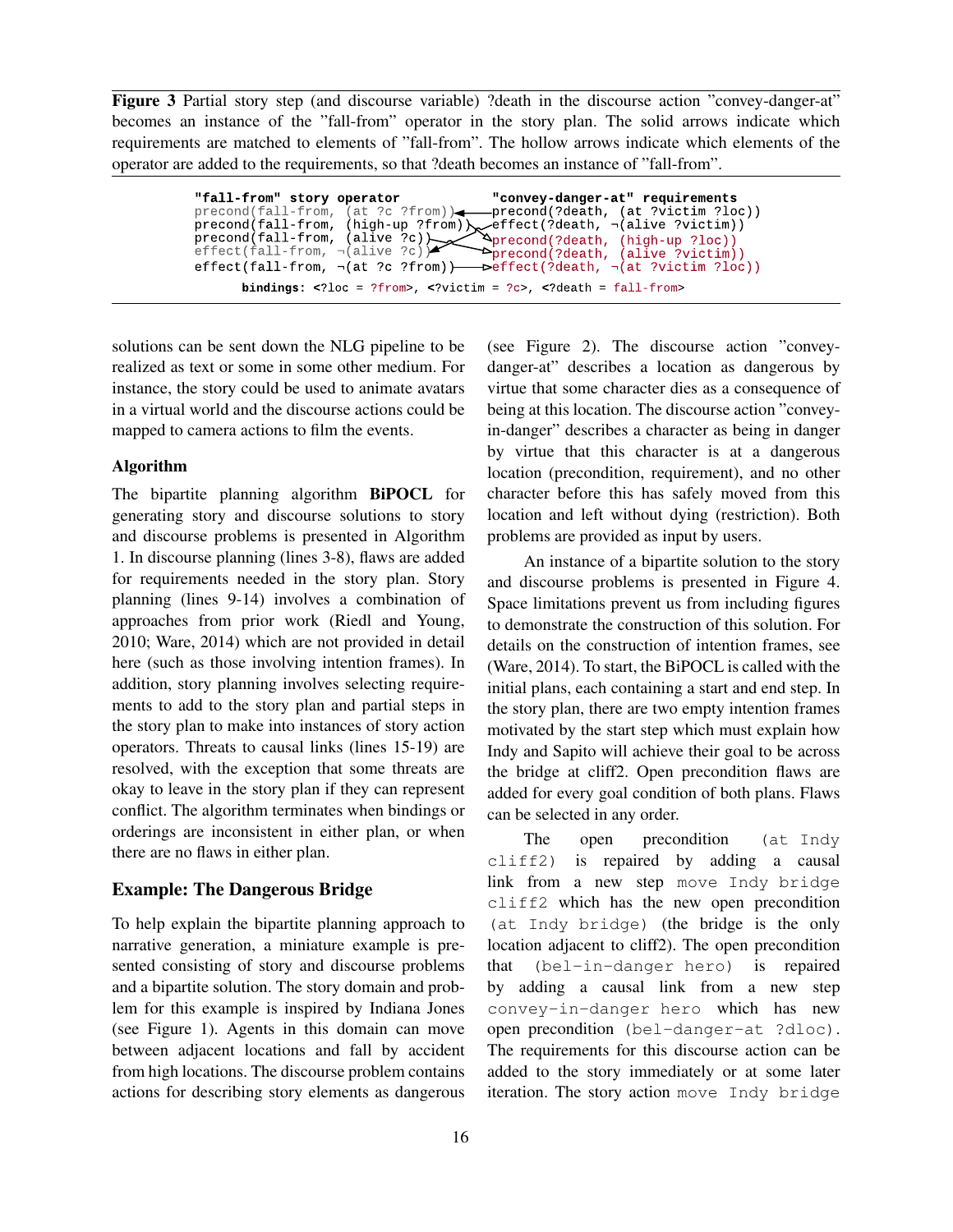## Algorithm 1 The BiPOCL (Bipartite Partial Order Causal Link) Algorithm

- 1: Termination: If either plan is inconsistent, backtrack. Otherwise, return the plans.
- 2: Plan Refinement: Non-deterministically select a flaw in either plan
- 3: Discourse Planning:
- 4: Choose a precondition of a step not yet established through a causal link and either:
- 5: Reuse: Find a step which already establishes the precondition.
- 6: New: Create the step from an operator which establishes the precondition.
- 7: Add flaws for the step's requirements which need to be added to the story.
- 8: Add a causal link between the new/old step and the step with the precondition.
- 9: Story Planning: Do one of the following:
- 10: Choose a flaw in the story and resolve with associated refinement method.
- 11: Choose a discourse requirement not yet added to the story, and either:
- 12: Reuse: Find a story element which already satisfies the requirement.
- 13: New: Create the requirement and add it to the plan.
- 14: Choose a partial step, select a consistent action operator, and add the step's missing components.

# 15: Threat Resolution:

- 16: Find a step which may threaten to undo a causal link. Choose how to prevent the threat:
- 17: Promotion: If possible, move the threatened steps to occur before the threat in the plan.
- 18: Demotion: If possible, move the threatened steps to occur after the threat in the plan.
- 19: Restriction: If possible, add constraints to the steps involved so that no conflict can arise.
- 20: Recursive Invocation Call the planner recursively with the new plan structure.

Figure 4 On the left is a discourse plan; boxes are discourse steps, arrows are causal links, and variables of interest are in ovals. On the right is a compatible story plan; boxes are steps, a dashed arrow is a threatened causal link, a solid arrow is a causal link, a dotted bounding box is an intention frame, the source of a hollow arrow is a motivating step and the sink is an intention frame, the dashed box in an intention frame indicates a step not taken (but which completes the character's plan), and an oval surrounds an element bound to the labeled discourse variable.

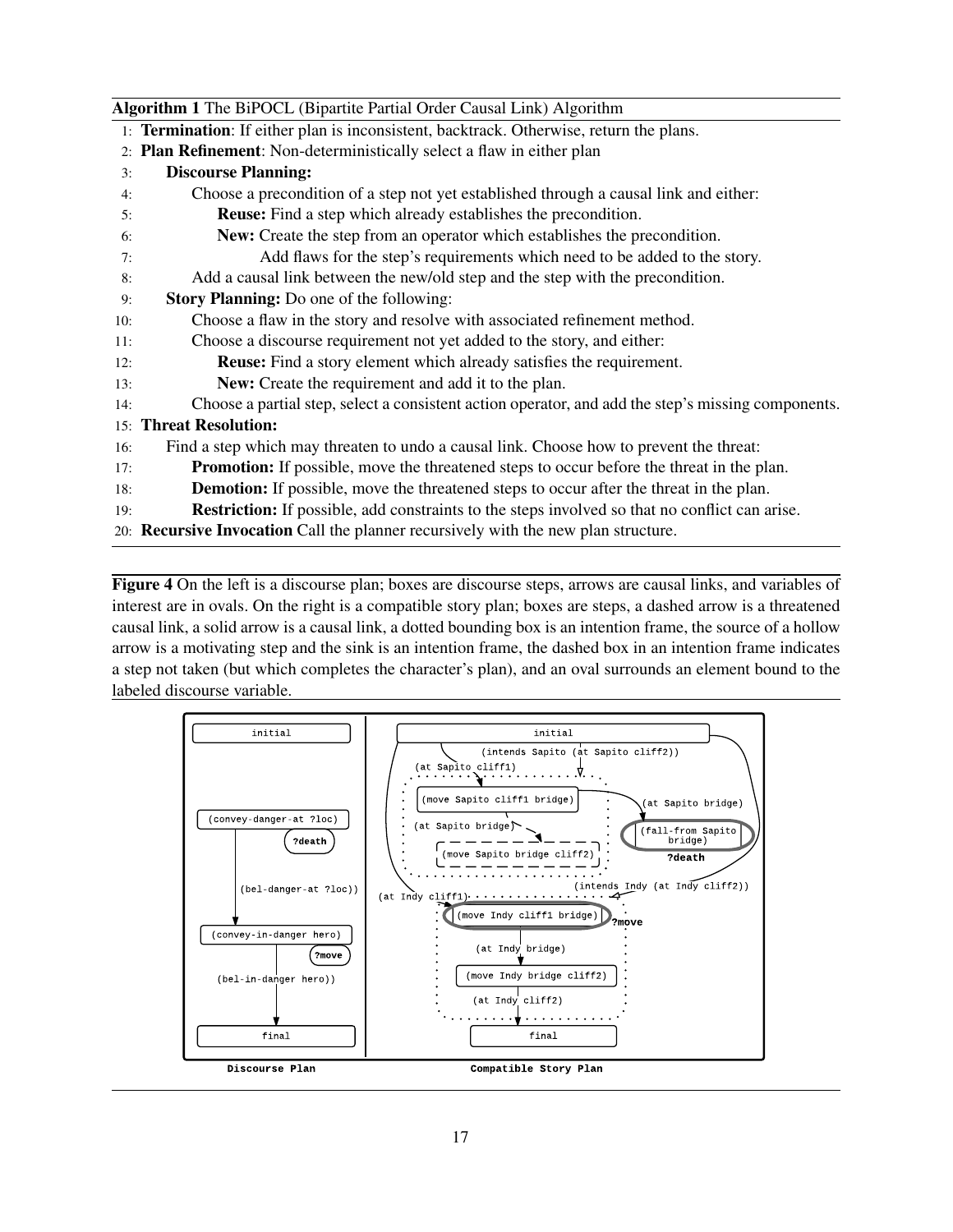cliff2 is a candidate for discourse variable ?move, making the dangerous location (?dloc) cliff2. The search would fail in this case because in our miniature universe, there exists no action that can bring death to a character at cliff2 (since cliff2 is not high-up). Alternatively, a new partial step could be added to the story plan, leaving the location yet unspecified. The partial step is only consistent with the "move" operator, creating step instance move ?c ?from ?to which floats in the plan ordered between the start and end steps. The open precondition (at Indy bridge) can be repaired by adding a causal link from this floating step, which becomes move Indy ?from bridge. The open precondition flaw for this step can be repaired by adding a causal link from the start step with effect (at Indy cliff1), transforming the required step into move Indy cliff1 bridge. Since this step is bound to the discourse variable ?move, the bridge is the dangerous location ?dloc.

The open precondition (bel-danger-at bridge) (since now ?dloc=bridge) is repaired by a causal link from new step convey-danger-at bridge. Its requirement is that ?death is a step ordered before ?move (via binding to variable ?dstep in convey-in-danger) with the effect that ?victim is not alive. Only Sapito is a valid candidate to be ?victim. The requirement can be fulfilled by adding step fall-from Sapito bridge. Sapito's plan to be at cliff2 can be constructed like Indy's. Either Sapito can cross the bridge to cliff2 (fulfilling his goal) and then move back to the bridge, or he can get to the bridge and fall there without ever completing the goal. There is a restriction about the bridge from action convey-in-danger that no character can move from the bridge alive if that move occurs before Indy's action of moving to the bridge. Thus, Sapito must fall from the bridge without reaching cliff2.

Some of the relationships between discourse variables and story elements are marked in the figure. The bindings between discourse variables and story elements include  $\langle$ hero, Indy $\rangle$ ,  $\langle$ ?victim, Sapito),  $\langle$ ?loc, bridge),  $\langle$ ?move, move Indy cliff1 bridge), and  $\langle ?death, fall-from$ Sapito bridge).

The resulting narrative is that Sapito tries to cross the bridge but accidentally falls and dies so that the spectator believes the bridge is dangerous. Then, Indy moves to the bridge so that we believe he is in danger. Finally Indy safely crosses the bridge and achieves his goal. Medium-specific realization depends on system goals and can be as simple as filling slots in templates associated with discourse actions.

### Discussion and Future Work

Typically, NDGSs accept as input a set of propositions or a database of facts from which to select for utterances in a communicative plan and are not bipartite complete. Our discourse-driven approach is likely bipartite complete because requirements limit the solution space for stories during discourse plan refinement rather than limiting the solution space for discourse plans during discourse plan refinement, avoiding the possibility for inconsistencies between requirements and existing story elements.

We call our narrative generation approach *discourse-driven* because the propositions about the domain of facts (i.e., the story world and character actions) are created to support the storyteller's goals. This shift of responsibility is appropriate for storytelling where an author/narrator may not be reporting on real events and instead invents scenarios for her characters to elicit a desired effect. With our approach, a story generation system accommodates these scenarios in a causally sound and intentionally coherent world. We presented an example motivated by Indiana Jones where the narrative planner adds an event to the story level (i.e., a non-central character slips off a bridge), in order to construe the bridge as dangerous.

Prior approaches to discourse planning have focusing on what order to inform events to a spectator (presentation order), rather than on describing events in a goal-oriented way. Research on discourse comprehension demonstrates that causal reasoning is biased by the recency of narrative events in text, which may have implications for timing (Winer et al., 2015) and recallability of events (Cardona-Rivera et al., 2012). Bipartite planning could set up good timing through a specification of minimum distances between steps in a story that are relevant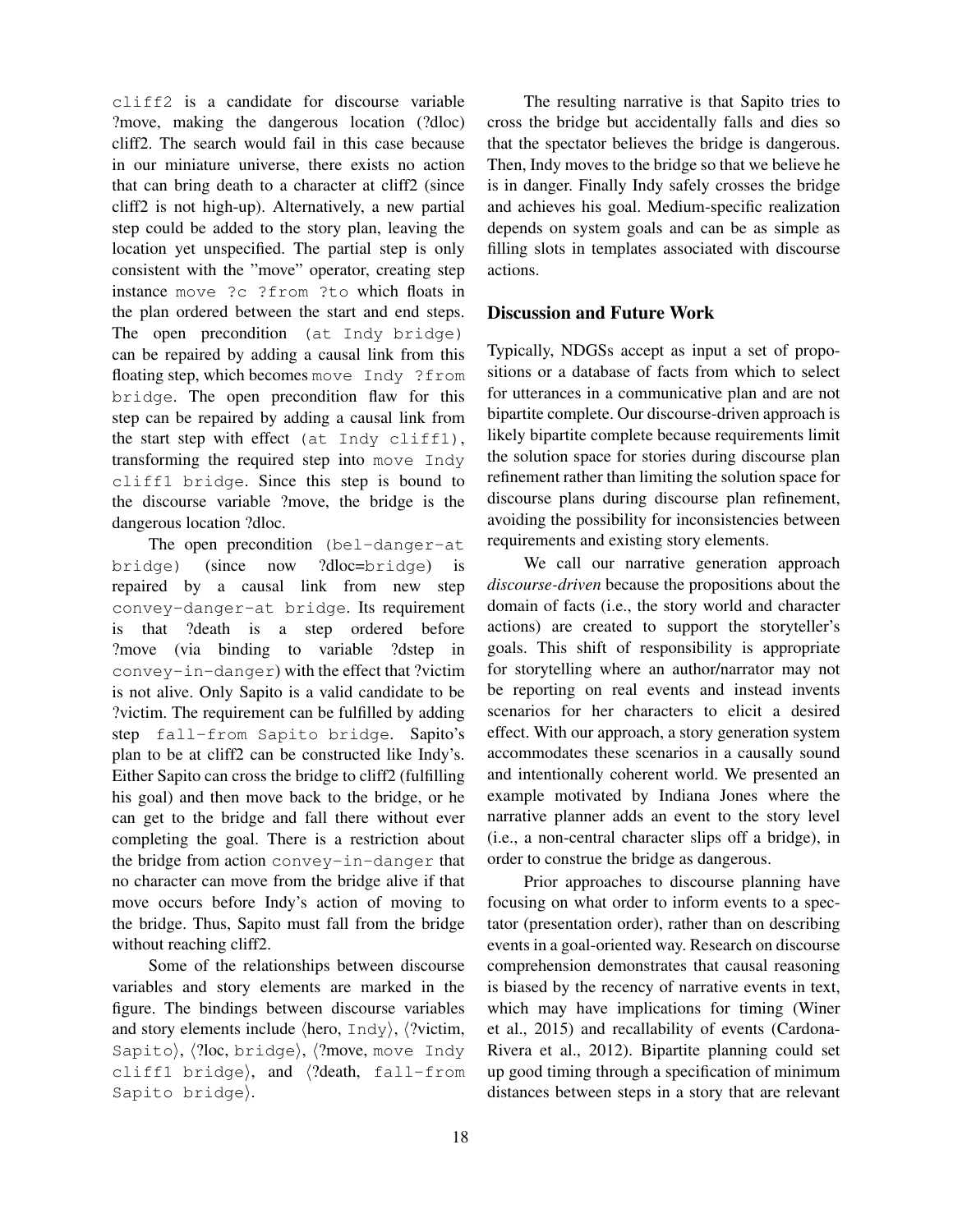for the discourse plan, or by structuring parallel plot lines to enable juxtaposition editing.

The story-then-discourse approach may not be well suited for "description planning" because it is unlikely that the propositions provided as input to the discourse planner contain the scenario or context needed for a particular description to be applicable. Our approach depends on the assumption that descriptions can have causal relationships, an assumption that ought to be evaluated empirically. In prior work, generated story plans have been automatically mapped to a psychological model of question-answering and shown to have representational accuracy on some key question types (Christian and Young, 2004; Cardona-Rivera et al., 2016). This model may be extended to include question types about a spectator's interpretation via information described at the discourse level. For example, if a story element is evidence for some belief (e.g., the death of Sapito is evidence that the bridge is dangerous), then our model may predict which elements of the story ought to be used to justify that belief (e.g., *Q*: "When did you begin to believe that the bridge is dangerous?" *A*: "When Sapito fell from the bridge.").

#### References

- Byung-Chull Bae and R Michael Young. 2014. A computational model of narrative generation for surprise arousal. *Computational Intelligence and AI in Games, IEEE Transactions on*, 6(2):131–143.
- Byung-Chull Bae, Yun-Gyung Cheong, and R Michael Young. 2011. Automated story generation with multiple internal focalization. In *2011 IEEE Conference on Computational Intelligence and Games (CIG'11)*, pages 211–218. IEEE.
- Jerome Bruner. 1991. The narrative construction of reality. *Critical inquiry*, pages 1–21.
- Charles B Callaway and James C Lester. 2002. Narrative prose generation. *Artificial Intelligence*, 139(2):213–252.
- Rogelio E Cardona-Rivera, Bradley A Cassell, Stephen G Ware, and R Michael Young. 2012. Indexter: A computational model of the event-indexing situation model for characterizing narratives. In *The Workshop on Computational Models of Narrative at the Language Resources and Evaluation Conference*, pages 32–41.
- Rogelio E Cardona-Rivera, Thomason Price, David R Winer, and R Michael Young. 2016. Question answering in the context of stories generated by computers. *Journal of Advances in Cognitive Systems*.
- Marc Cavazza, Fred Charles, and Steven J Mead. 2002. Character-based interactive storytelling. *IEEE Intelligent systems*.
- Yun-Gyung Cheong and R Michael Young. 2015. Suspenser: A story generation system for suspense. *Computational Intelligence and AI in Games, IEEE Transactions on*, 7(1):39–52.
- David B Christian and R Michael Young. 2004. Comparing cognitive and computational models of narrative structure. In *AAAI*, pages 385–390.
- Philip R Cohen and C Raymond Perrault. 1979. Elements of a plan-based theory of speech acts. *Cognitive science*, 3(3):177–212.
- Richard E Fikes and Nils J Nilsson. 1972. Strips: A new approach to the application of theorem proving to problem solving. *Artificial intelligence*, 2(3):189– 208.
- Gérard Genette and Jane E Lewin. 1983. Narrative *discourse: An essay in method*. Cornell University Press.
- Malik Ghallab, Dana Nau, and Paolo Traverso. 2004. *Automated planning: theory & practice*. Elsevier.
- Barbara J Grosz and Candace L Sidner. 1986. Attention, intentions, and the structure of discourse. *Computational linguistics*, 12(3):175–204.
- David Herman. 2013. *Storytelling and the Sciences of Mind*. MIT press.
- Arnav Jhala and R Michael Young. 2010. Cinematic visual discourse: Representation, generation, and evaluation. *Computational Intelligence and AI in Games, IEEE Transactions on*, 2(2):69–81.
- Subbarao Kambhampati, Craig A Knoblock, and Qiang Yang. 1995. Planning as refinement search: A unified framework for evaluating design tradeoffs in partial-order planning. *Artificial Intelligence*, 76(1):167–238.
- Lynn Lambert and Sandra Carberry. 1991. A tripartite plan-based model of dialogue. In *Proceedings of the 29th annual meeting on Association for Computational Linguistics*, pages 47–54. Association for Computational Linguistics.
- Michael Lebowitz. 1983. Creating a story-telling universe. *Proceedings of the Eighth International Joint Conference on Artifiial intelligence*, 1:63–65.
- Boyang Li, Mohini Thakkar, Yijie Wang, and Mark O Riedl. 2014. Data-driven alibi story telling for social believability. *Social Believability in Games*.